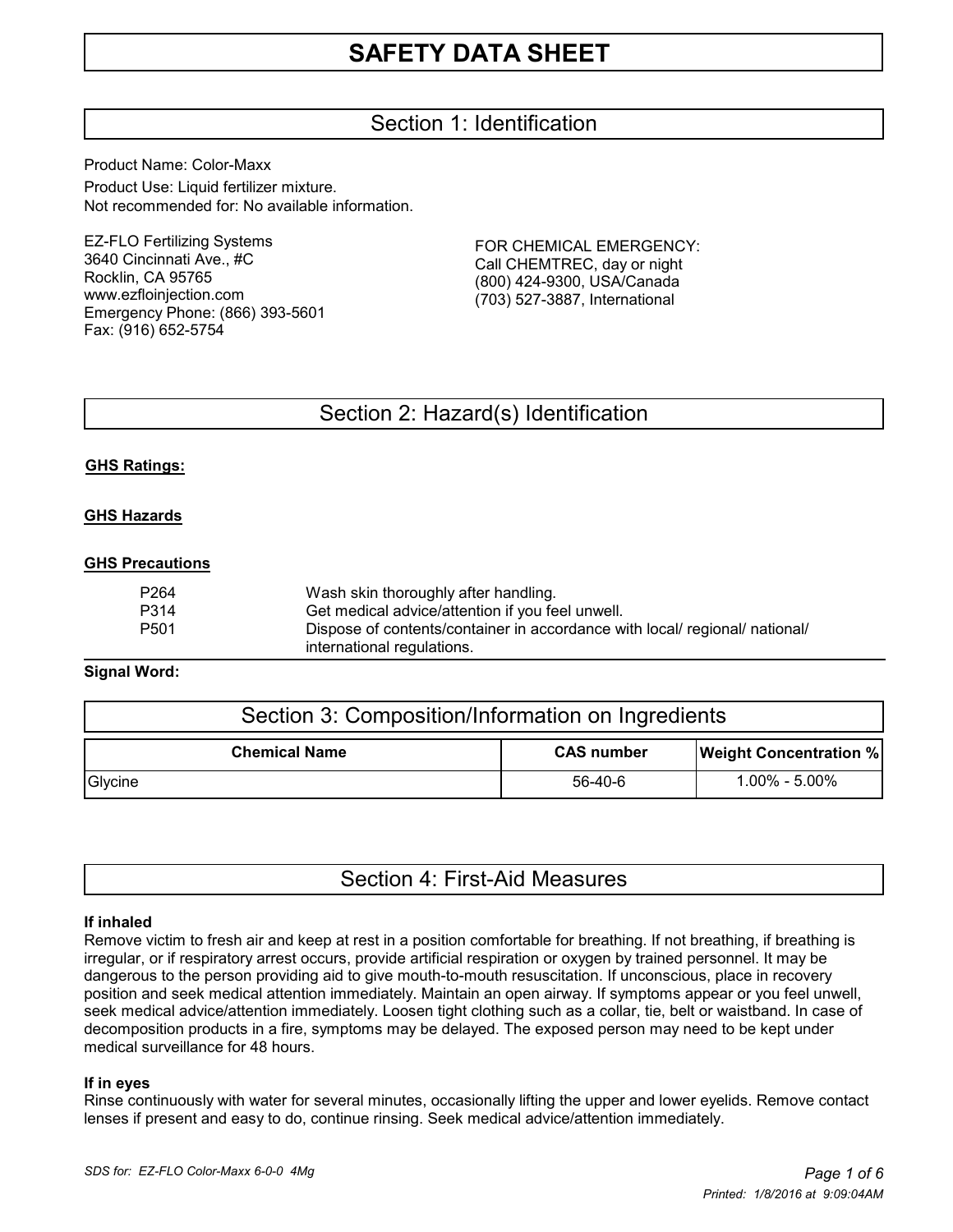### **If on skin (or hair)**

Remove immediately all contaminated clothing. Rinse skin with plenty of soap and water for several minutes. If irritation/rash develops or persists, seek medical advice/attention immediately. Wash contaminated clothing before reuse.

#### **If swallowed**

Seek immediate medical advice/attention. Call a poison control center or physician. Rinse mouth with water. Remove dentures, if any. Move victim to fresh air and keep at rest in a position comfortable for breathing. If the person is conscious, give small quantities of water to drink. Stop if the exposed person feels sick as vomiting may be dangerous. Do not induce vomiting unless directed to do so by medical personnel. If vomiting occurs, the head should be kept low so that vomit does not enter the lungs. Never give anything by mouth to an unconscious person. If unconscious, place victim in recovery position and seek medical attention immediately. Maintain an open airway. Loosen tight clothing such as collar, tie, belt or waistband.

#### **Most important symptoms and effects, both acute and delayed**

The most important known symptoms and effects are described in section 11.

#### **Indication of any immediate medical attention and special treatment needed**

Provide general supportive measures and treat symptomatically. Symptoms may be delayed.

#### **General information**

Ensure that medical personnel are aware of the material(s) involved, and take precautions to protect themselves. Show this safety data sheet to the doctor in attendance.

## Section 5: Fire-Fighting Measures

#### **Suitable extinguishing media**

Water fog. Water spray. Dry chemical. Carbon dioxide (CO2). Foam.

#### **Unsuitable extinguishing media** None known.

**Special hazards arising from the chemical(s)**

None known.

#### **Hazardous combustion products**

See section 10.

#### **Firefighting**

If evacuation of personnel is necessary, evacuate to an upwind area. Decontaminate personnel and equipment with a water wash-down after fire and smoke exposure.

#### **Firefighting equipment**

Firemen and emergency responders: wear full turnout gear or Level A equipment, including positive-pressure, selfcontained breathing apparatus (SCBA).

## Section 6: Accidental Release Measures

#### **Personal precautions, protective equipment and emergency procedures**

Keep unnecessary personnel away from the contaminated area. Avoid breathing vapors, mist or gas. Ensure adequate ventilation. Wear suitable protective clothing. For personal protection, see section 8.

#### **Small spills**

Ventilate the contaminated area. Wipe up with absorbent material or mix the appropriate sorbent into the spilled material. Use an absorbent like sawdust for aqueous, waterborne, and solvent-borne coatings. Collect the saturated towels or sorbent and transfer into a covered container.

#### **Large spills**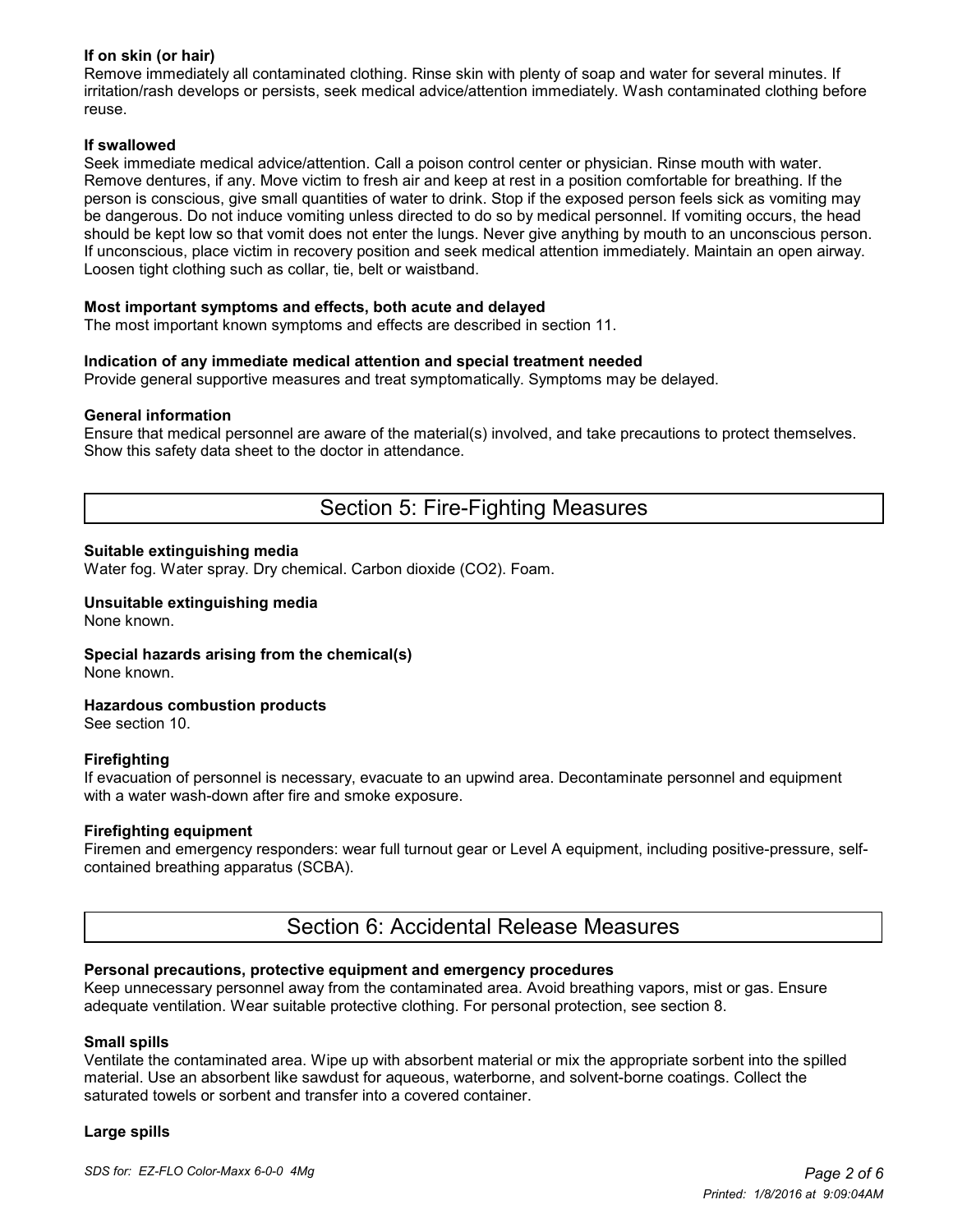Prevent this material from entering sewers and watercourses by diking or impounding the spilled material. Ventilate the contaminated area. Mix the appropriate sorbent into the spilled material. Use an absorbent like sawdust for aqueous, waterborne, and solvent-borne coatings. Collect the saturated sorbent and transfer it into a covered container.

Steel containers are acceptable for all acid-free wastes. Use suitable plastic containers for acid-bearing wastes. Dispose of the waste in compliance with all Federal, state, regional, and local regulations.

# Section 7: Handling and Storage

#### **Precautions for safe handling**

Avoid inhalation of vapors/spray and contact with skin and eyes. Do not ingest. Use only with adequate ventilation.

Observe good industrial hygiene practices. Eating, drinking, and smoking should be prohibited in areas where this material is handled, stored, or processed. Workers should wash hands and face, before eating, drinking, and smoking. Remove contaminated clothing and protective equipment before entering eating areas.

#### **Conditions for safe storage, including any incompatibilities**

Prevent from freezing. Do not store above 120 F (49 C). Store in original container protected from direct sunlight in a dry, cool and well-ventilated area, away from incompatible materials (see section 10) and food and drink.

| Section 8: Exposure Controls / Personal Protection |                                                                |                                                      |                        |  |  |  |
|----------------------------------------------------|----------------------------------------------------------------|------------------------------------------------------|------------------------|--|--|--|
| Chemical Name / CAS No.                            | <b>OSHA Exposure Limits</b>                                    | <b>ACGIH Exposure Limits   Other Exposure Limits</b> |                        |  |  |  |
| Glycine<br>56-40-6                                 | 5 mg/m3 PEL (Respirable)<br>15 mg/m3 PEL (Total<br>Inhalation) | 10 mg/m3 TLV (Inhalation)                            | <b>Not Established</b> |  |  |  |

### **Appropriate engineering controls**

Handle in accordance with good industrial hygiene and safety practice. Wash hands before breaks and at the end of the workday.

#### **Ventilation**

Good general ventilation should be used. Ventilation rates should be matched to conditions. If applicable, use process enclosures, local exhaust ventilation, or other engineering controls to maintain airborne levels below recommended exposure limits. If exposure limits have not been established, maintain airborne levels to an acceptable level.

#### **Personal protective equipment**

#### **Eye/face protection**

 Splash goggles are recommended. Avoid contact with eyes. If extra protection is required, wear a face shield over the splash goggles. Face shields are effective only if worn in addition to splash goggles.

#### **Hand protection**

 Wear chemical-resistant gloves (butyl rubber or neoprene). Protective gloves should be inspected frequently and discarded when they exhibit cuts, tears, pinholes, or signs of excessive wear. Wash and dry hands after use.

#### **Body protection**

Wear appropriate clothing to prevent repeated or prolonged skin contact.

#### **Respiratory protection**

 In case of insufficient ventilation, wear suitable respiratory equipment. Chemical respirator with organic vapor cartridge.

# Section 9: Physical and Chemical Properties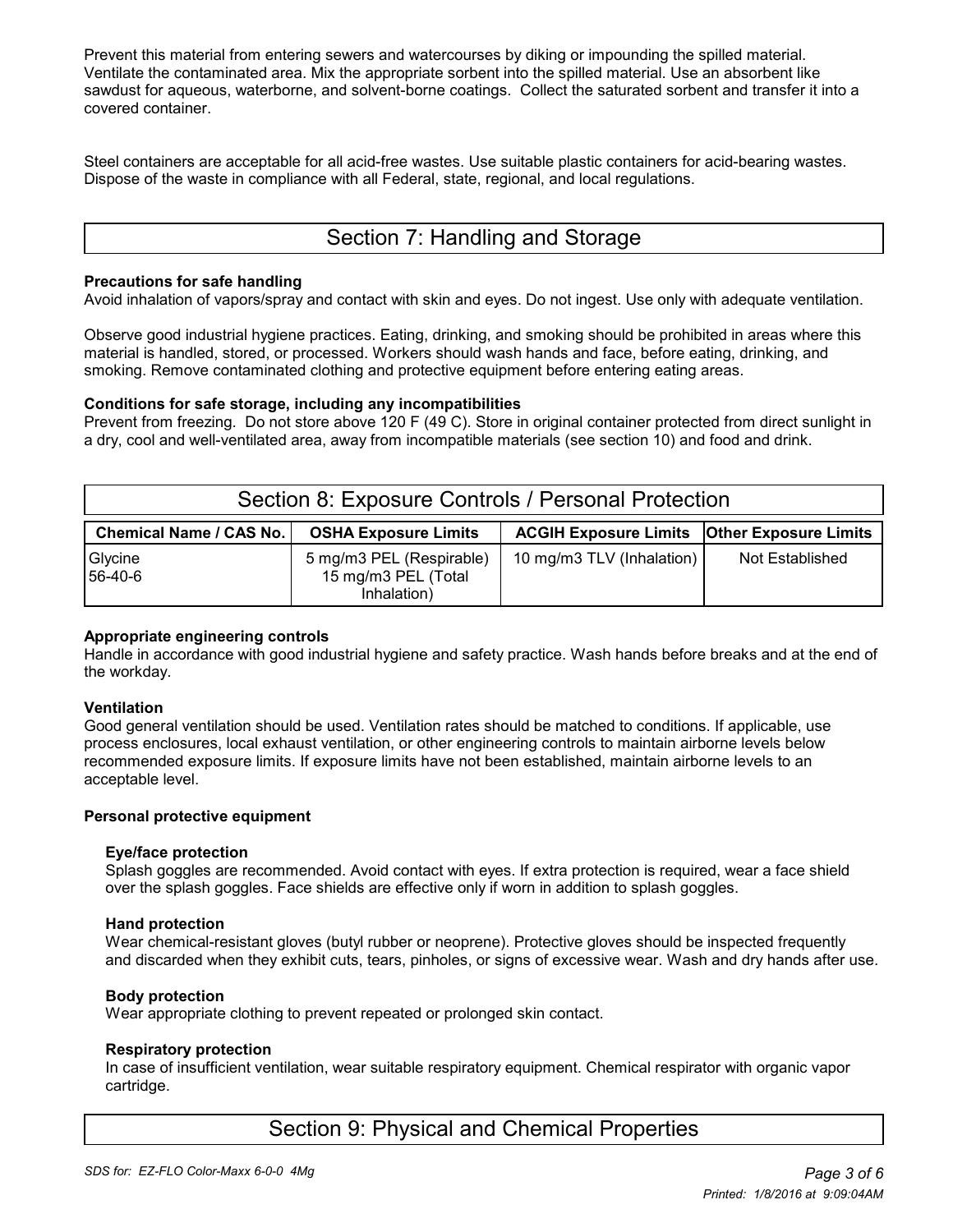| Appearance: Brown liqu                                     |
|------------------------------------------------------------|
| <b>Odor:</b> No Data                                       |
| <b>Odor threshold: No Data</b>                             |
| $pH$ 5.2 - 5.5                                             |
| <b>Specific gravity: 1.222</b>                             |
| <b>Boiling point:</b> No Data                              |
| Melting point/Freezing point: No Data                      |
| <b>Flash Point: No Data</b>                                |
| <b>Flammability:</b> No Data                               |
| <b>Partition coefficient (n-No Data</b><br>octanol/water): |

**Appearance: Approximate:** Brown limits: No Data **Odor:** No Data **Vapor pressure:** No Data **Odor threshold:** No Data **Vapor density:** No Data **Relative density: No Data Solubility: No Data Boiling point:** No Data **Boiling range:** No Data **Melting point/Freezing point:** No Data **Evaporation rate:** No Data **Flash Point:** No Data **Autoignition temperature:** No Data **Flammability:** No Data **Decomposition temperature:** No Data **Viscosity:** No Data

# Section 10: Stability and Reactivity

#### **Chemical stability STABLE**

#### **Incompatible materials**

Strong oxidizing agents

#### **Hazardous decomposition**

Irritating fumes

Hazardous polymerization will not occur.

Section 11: Toxicological Information

#### **Mixture Toxicity Component Toxicity**

#### **Likely routes of exposure**

Eye contact Ingestion

### **Exposure may affect the following organs**

#### **Effects of exposure**

 **Ingestion** Ingestion may cause gastrointestinal irritation. Symptoms can include nausea, diarrhea, vomiting, and abdominal pain.

 **Skin contact** May cause irritation to the skin. Symptoms can include pain, itching and/or redness.

 **Inhalation** May cause respiratory irritation. Symptoms can include sore throat, coughing, sneezing, and labored breathing.

 **Eye contact** May cause eye irritation. Symptoms can include irritation, pain, watering and/or redness.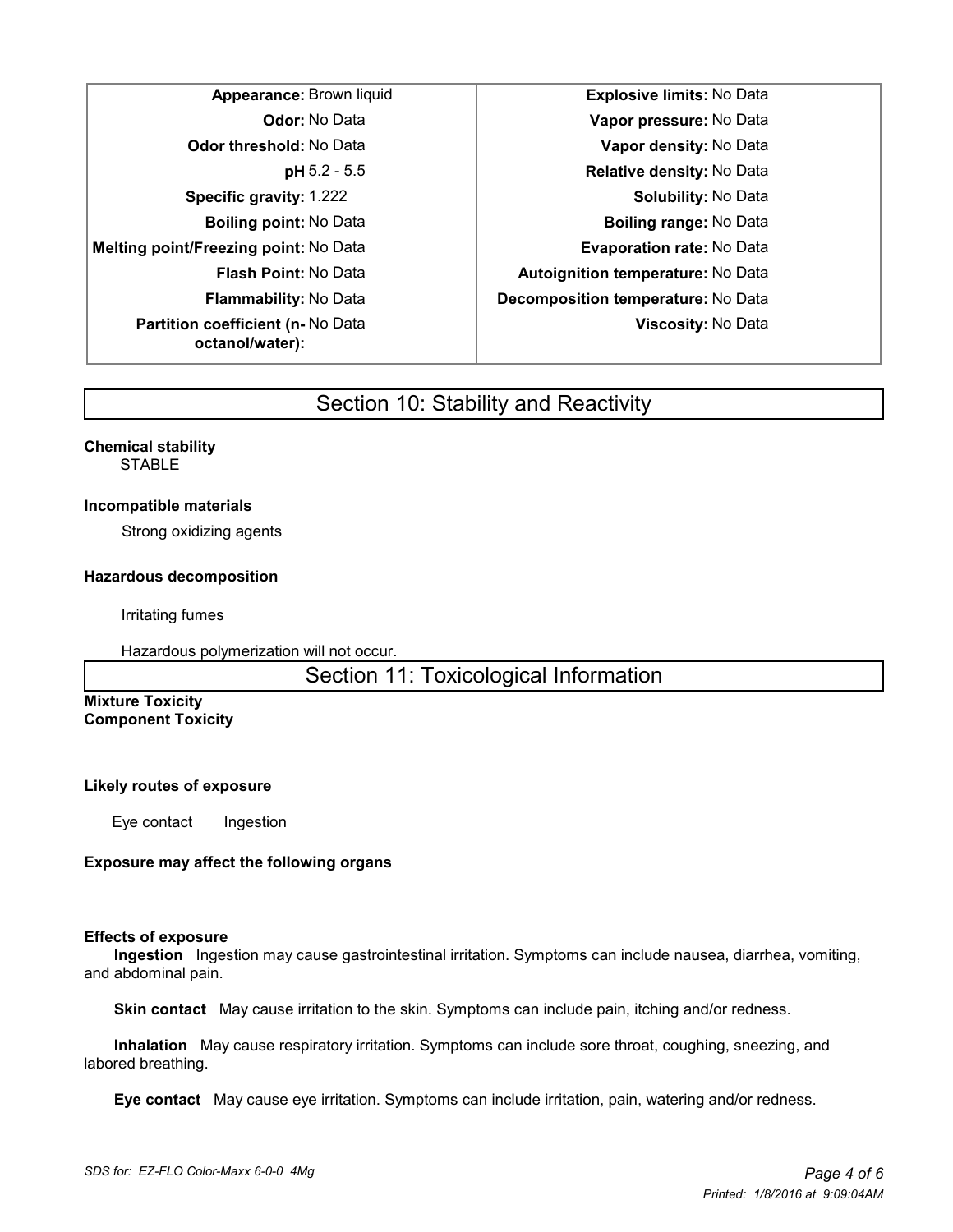## **Conditions aggravated**

No data available

#### **Carcinogenicity**

The following chemicals comprise 0.1% or more of this mixture and are listed and/or classified as carcinogens or potential carcinogens by NTP, IARC, OSHA, or ACGIH.

| <b>CAS Number</b><br>None          | Description | % Weight | Carcinogen Rating<br>N/A |
|------------------------------------|-------------|----------|--------------------------|
| Section 12: Ecological Information |             |          |                          |

#### **Ecotoxicity** No data available

#### **Persistence and degradability** No data available

#### **Bioaccumulative potential** No data available

#### **Mobility in soil** No data available

#### **Other adverse effects**

No data available

## Section 13: Disposal Considerations

#### **Disposal instructions**

Do not allow this material to drain into sewers/water supplies. All waste must be handled in accordance with local, state and federal regulations or with regulations of Canada and its Provinces. This product, if unaltered by use, may be disposed of by treatment at a permitted facility or as advised by your local hazardous waste regulatory authority.

### **Waste from residues/unused products**

Dispose of in accordance with local regulations. Empty containers or liners may retain some product residues. This material and its container must be disposed of in a safe manner (refer to Disposal instructions).

### **Contaminated packaging**

Empty containers should be taken to an approved waste handling site for recycling or disposal. Since emptied containers may retain product residue, follow label warnings even after container is emptied.

## Section 14: Transport Information

DOT Not regulated by DOT

**Agency Proper Shipping Name UN Number Packing Group Hazard Class**

Section 15: Regulatory Information

# **State of California Safe Drinking Water and Toxic Enforcement Act of 1986 (Proposition 65):** WARNING!

This product contains the following chemicals which are listed by the State of California as carcinogenic or a reproductive toxin:

- None